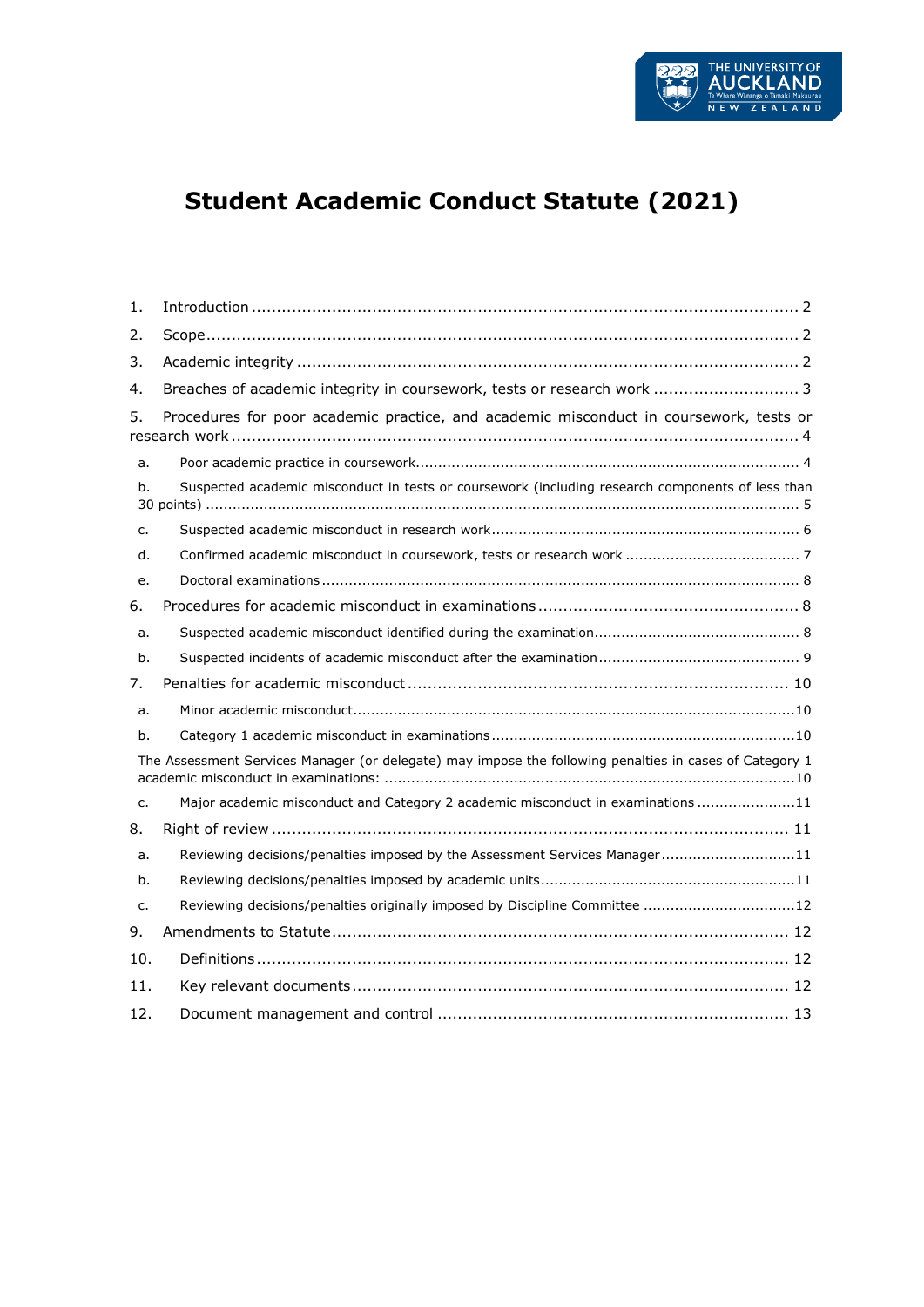# <span id="page-1-0"></span>**1. Introduction**

**Waipapa Taumata Rau The University of Auckland** ("'The University") has a statutory responsibility to encourage the development of intellectual independence in its students. It assesses the achievement of this goal through coursework, tests, examinations and research work.

The University expects all students to complete coursework, tests, examinations, and research work with integrity and honesty. Such integrity maintains the reputation and quality of its qualifications and protects their international recognition. Students and staff members have a responsibility to prevent, discourage and report breaches of academic integrity.

The purpose of this Statute is to set out the University's processes for addressing suspected breaches of academic integrity and to ensure they are transparent, fair, and appropriately applied.

#### <span id="page-1-1"></span>**2. Scope**

This Statute covers any practice that is inconsistent with the principles of academic integrity occurring in the preparation and submission of work which counts towards the attainment of a pass in any subject ("breaches of academic integrity").

<span id="page-1-2"></span>This Statute applies to all **staff members** and all **students** at the University.

# **3. Academic integrity**

All students have a responsibility to understand the requirements of academic integrity as they apply to their studies at the University.

Breaches of academic integrity may be deliberate or arise through a failure to take reasonable care. Breaches of academic integrity include, but are not limited to, the following:

- i. Using the work of others without adequate acknowledgement and referencing ("adequate attribution"), that is, plagiarism. This includes: use of other people's data without adequate attribution; use of published or unpublished expressions and ideas from other people without adequate attribution; use of published or unpublished tables, figures, and diagrams without adequate attribution. To avoid doubt, where the principles of academic integrity require that certain material be cited as a quotation within quotation marks (i.e. because the material has been reproduced in verbatim or nearly verbatim form), referencing it as though it had been paraphrased does not constitute adequate attribution.
- ii. Copying from another student's work (with or without their knowledge).
- iii. Using coursework that had been submitted previously at any educational institution by the student.
- iv. Submitting the same, or a substantially similar, assignment or piece of research for more than one assessment.
- v. Submitting for assessment work that has been produced, all or in part, by unauthorised collaboration with one or more other individuals.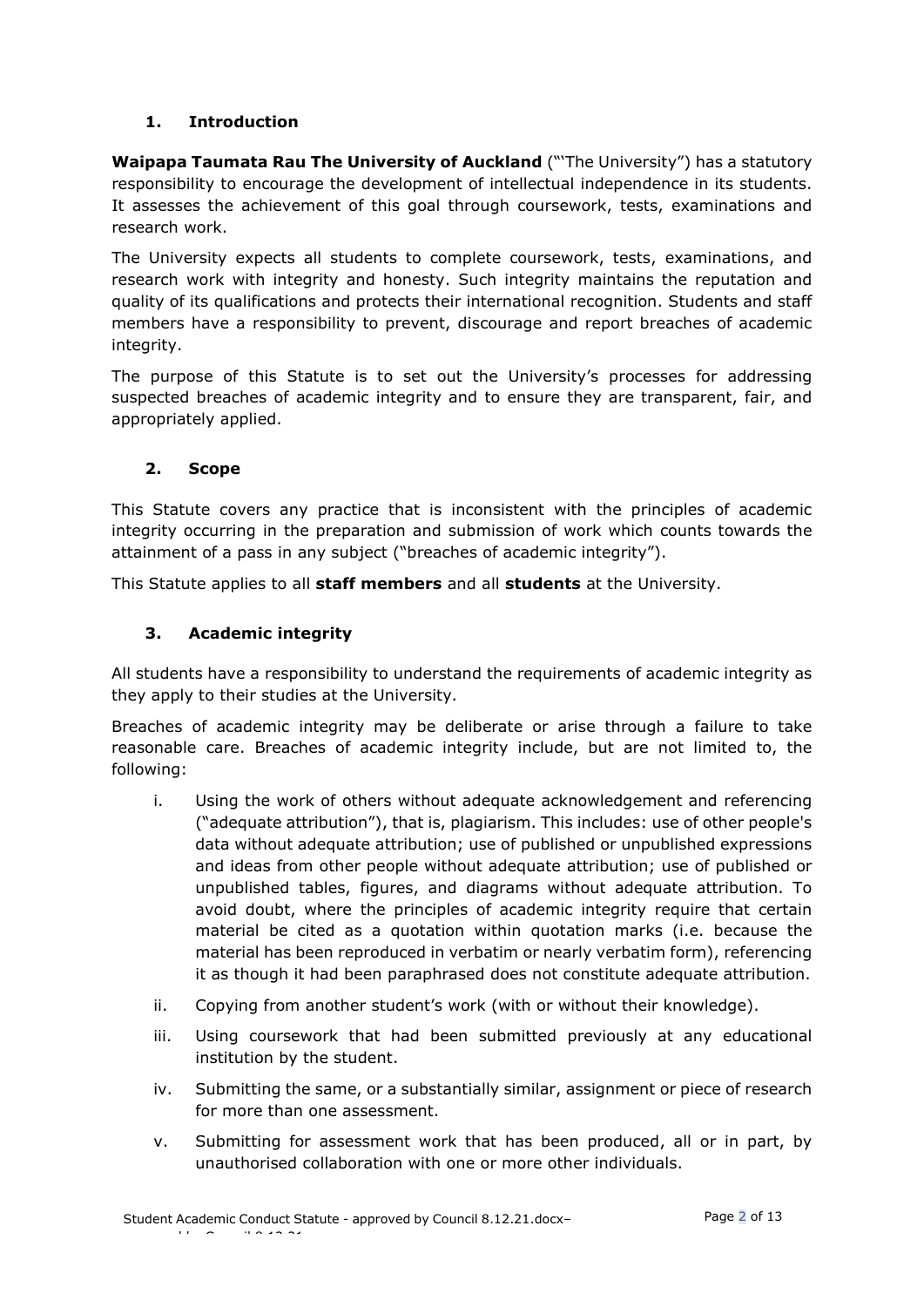*Note: See [Third Party Assistance in Undergraduate and Postgraduate Coursework](https://www.auckland.ac.nz/en/about/the-university/how-university-works/policy-and-administration/teaching-and-learning/students/third-party-coursework.html)  [Guidelines.](https://www.auckland.ac.nz/en/about/the-university/how-university-works/policy-and-administration/teaching-and-learning/students/third-party-coursework.html)* 

- vi. Submitting for assessment material obtained from commercial providers (also known as "**contract cheating**").
- vii. Impersonation or arranging to have someone impersonate you or someone else during the performance of academic work or any examination.
- viii. Cheating during tests or examinations by using software, websites, materials or devices not explicitly permitted by the examiner.
- ix. Misrepresenting disability, temporary illness or injury, or exceptional circumstances beyond the student's control, and then claiming special conditions and/or special consideration.
- x. Misrepresenting or presenting false or misleading information in application for course credit or for provisions around research work.
- xi. Claiming results that have not been obtained.
- xii. The fabrication or falsification of data, including changing research records.
- xiii. Misleading ascription of authorship, including failing to acknowledge work primarily produced by any other person.
- xiv. A breach of a duty of confidentiality, privacy or the terms of any ethical approvals.
- xv. Interference, including taking, sequestering or materially damaging any research-related material of another researcher intentionally and without authorisation, including the apparatus, reagents, biological materials, writings, data, hardware, software, or any other substance or device or data used or produced in the conduct of research.
- xvi. Other misdemeanours in specific disciplines including breaches of the Code of Conduct for Research, and relevant professional practices and codes of ethics. This includes, but is not restricted to, departing from protocols approved by the University in the course of human or animal experimentation, behavioural standards whilst on clinical assignment or similar course or programme placements.
- xvii. Assisting a student to do any of the above.

#### <span id="page-2-0"></span>**4. Breaches of academic integrity in coursework, tests or research work**

The University has three levels of classification for breaches of academic integrity that occur in the preparation and submission of **coursework**, **tests** and **research work**. The three levels are: poor academic practice; minor academic misconduct; and major academic misconduct.

Poor academic practice applies only to coursework and does not apply to breaches of academic integrity in tests or examinations. A breach of academic integrity is classified as poor academic practice where:

i. The breach occurred in undergraduate coursework within the student's first two semesters of tertiary study at this University; or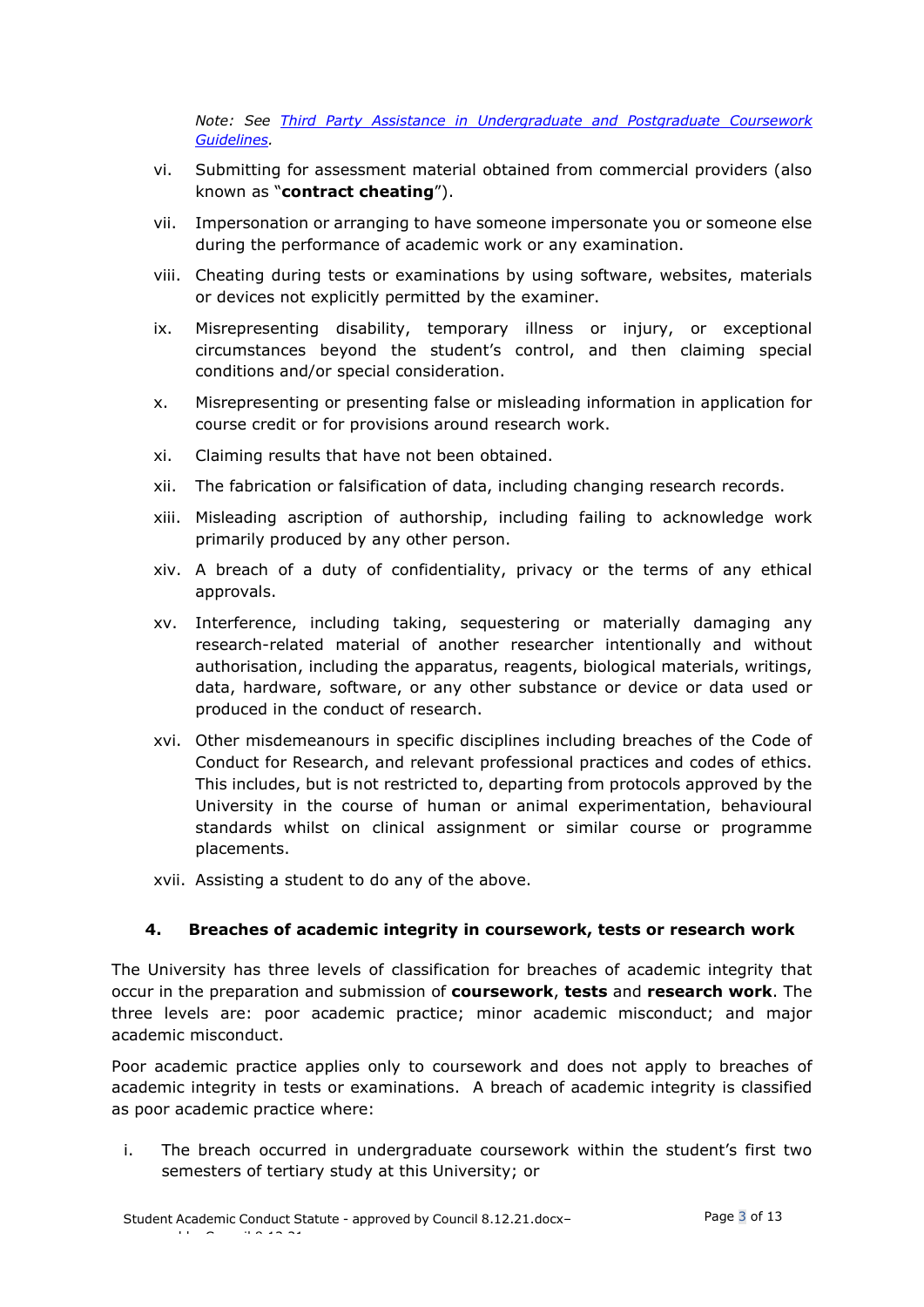- ii. The breach occurred in postgraduate coursework within the student's first semester (or first two quarters) of tertiary study at this University; and
- iii. The breach is minor with respect to:
	- Its overall impact on the academic integrity of the work;
	- The legitimate interests of others;
	- The interests and reputation of the University,
	- Evidence that the breach is the result of a deliberately dishonest act;
	- Prior record of academic integrity breach or academic misconduct.

Where the breach does not meet the criteria described above in (i) or (ii), or the breach is judged to be more serious, it is classified as academic misconduct.

Academic misconduct may be minor or major. Relevant factors for determining whether academic misconduct is minor or major include, but are not limited to, the factors noted above under clause 4 (iii).

All confirmed breaches of academic integrity and academic misconduct incidents are recorded on the University's Register of Academic Misconduct ("The Register").

The Register may be consulted by an **Academic Integrity Adviser (AIA)**, **Academic Head**, Associate Dean, or the Dean of Graduate Studies, only to assist in the determination of the classification of an academic integrity breach, or the determination of an appropriate penalty.

*Note: Where the penalties available for academic units to impose for minor academic misconduct are not sufficient to adequately penalise a student for their misconduct, the misconduct should be classified as major academic misconduct.*

#### <span id="page-3-0"></span>**5. Procedures for poor academic practice, and academic misconduct in coursework, tests or research work**

For the purposes of clauses 5 (a) and 5 (b), procedural steps may be undertaken by the relevant Course Director, or the relevant faculty or academic unit AIA. Where the AIA is responsible, they will consult with and inform the Course Director as appropriate.

#### <span id="page-3-1"></span>**a. Poor academic practice in coursework**

A staff member, student, or any other person may report a suspected incident of poor academic practice.

The following procedures must be followed:

- i. Details of alleged incidents will be received and reviewed by the Course Director or AIA.
- ii. Marks adjustment is at the discretion of the Course Director or AIA and may mean (as appropriate):
	- Reducing the marks for the piece of work to eliminate any unfair advantage resulting from the practice.
	- Requiring the student to resubmit the relevant work in a form that meets the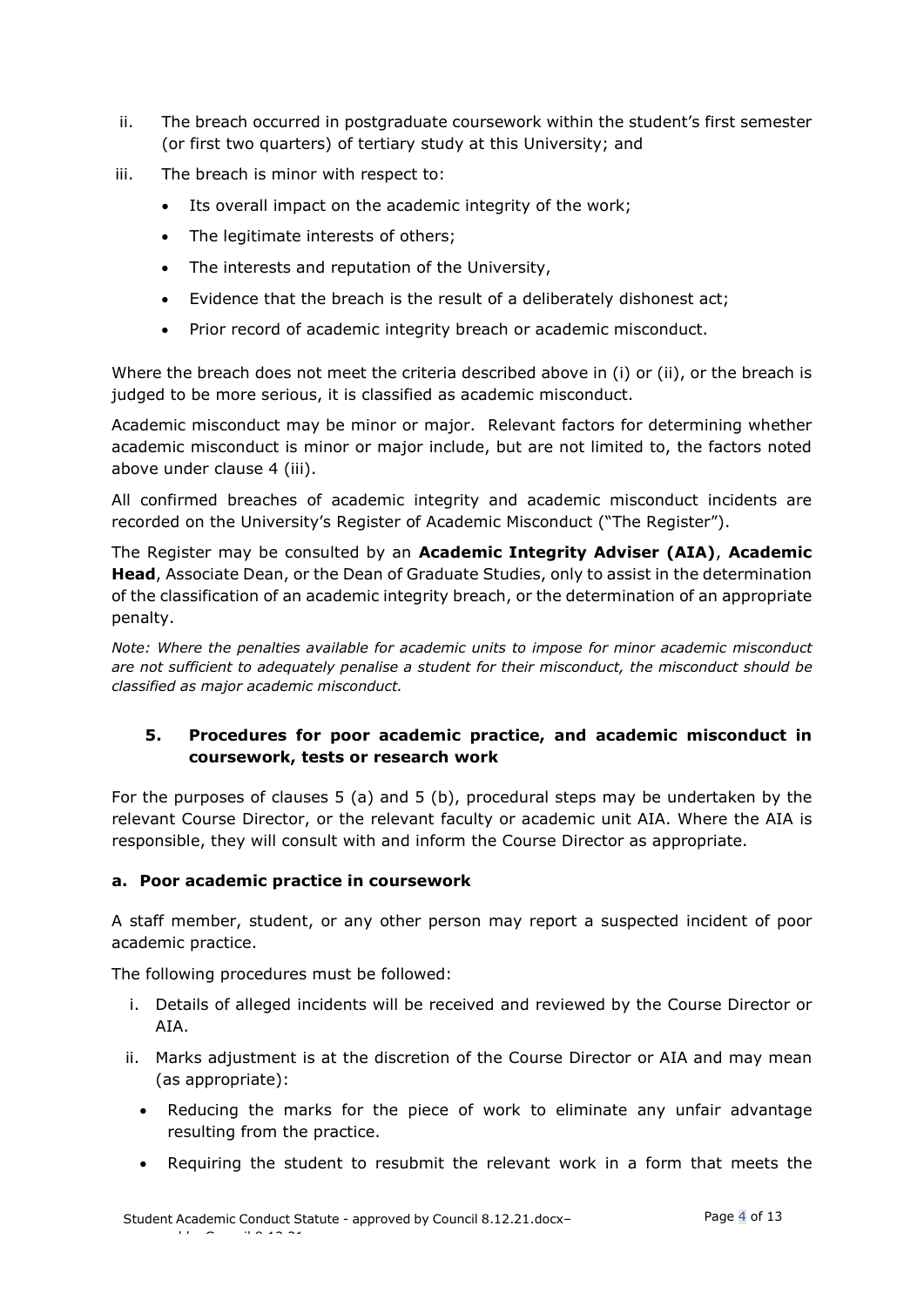requirements of academic integrity. The newly submitted work may be subject to an appropriate mark reduction to remove any unfair advantage in the student being given additional time to submit a compliant work (where submitting work after the deadline for submission would have resulted in a mark reduction).

- iii. If the Course Director or AIA considers the student has engaged in poor academic practice, they must notify the student of the finding and provide them with the details of the incident and the proposed outcome. Students must be invited to respond in writing and may state any extenuating circumstances in their case. The student will be informed of the time available to submit a written response (five working days) and that the process will proceed without a response where that time is exceeded.
- iv. After considering the student's response the Course Director or AIA may revise or uphold the original finding.
- v. Where the student disagrees with the finding of poor academic practice and the Course Director or AIA upholds the finding, the student may request a review of the finding by the Academic Head.
- vi. The Academic Head will review the incident and the student's response and may:
	- confirm the finding of poor academic practice; or
	- determine that the incident represents deliberate academic misconduct;
	- dismiss the finding of the Course Director or AIA.

Where the Academic Head determines that the incident represents deliberate academic misconduct the procedure set out in clause 5 (b) below must be followed.

- vii. Where the Academic Head confirms the finding of poor academic practice, or where the student does not respond within five working days to the initial notification, the student will be advised in writing of the finding of poor academic practice and the outcome (including adjustment of marks where appropriate).
- viii. The advice to the student must also include a recommendation for the student to take up further educative options. This may include inviting the student to meet with the Course Director or AIA for a discussion about the student's academic practice; and/or directing the student to complete or retake the Academic Integrity Course; and/or recommending that the student review relevant material on academic integrity, referencing or academic writing available through Te Tumu Herenga, Libraries and Learning Services.

# <span id="page-4-0"></span>**b. Suspected academic misconduct in tests or coursework (including research components of less than 30 points)**

A staff member, student, or any other person may report a suspected incident of academic misconduct in coursework or a test.

The following procedures must be followed for suspected academic misconduct in coursework or tests:

- i. Details of alleged incidents will be received and reviewed by the Course Director or AIA.
- ii. Where the Course Director or AIA considers the student may have engaged in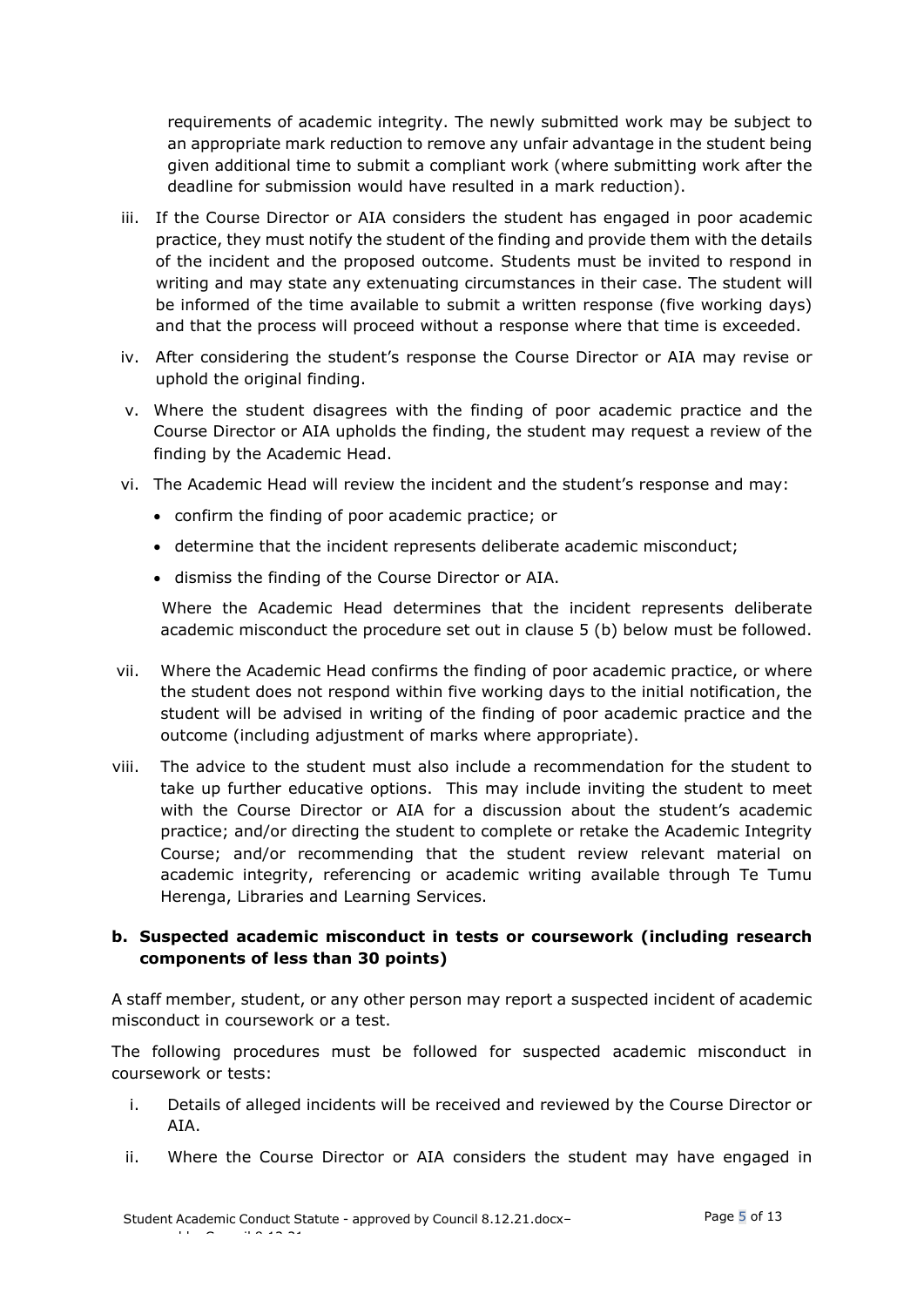academic misconduct, or the Academic Head refers a poor academic practice case back to be investigated by the Course Director or AIA as potential academic misconduct, the student must be advised:

- of the nature of the alleged misconduct; and
- of their opportunity to respond to the allegation and to detail any extenuating circumstances in their case; and
- of the time available to respond (10 working days); and that the process will proceed without a response where that time is exceeded.
- iii. The Course Director or AIA may invite the student to attend an interview to discuss the allegation. Where an interview is conducted, the Course Director or AIA must conduct the interview with another staff member present (unless the interview is conducted online and recorded). The student may attend the interview with a support person.

*Note: Where interviews are conducted, in cases involving more than one student all students must be interviewed separately.* 

- iv. Where an interview is conducted the Course Director or AIA must complete a summary of the interview and provide a copy of that summary to the student for their comment. Any comment made by the student should be retained with the interview summary.
- v. After the Course Director or AIA concludes their investigation, the Academic Head will decide whether academic misconduct is confirmed.

#### <span id="page-5-0"></span>**c. Suspected academic misconduct in research work**

A staff member, student, or any other person may report a suspected incident of academic misconduct in sub-doctoral research work of 30 points or above or in doctoral research.

For the purposes of clause 5 (c) the Academic Head may only delegate procedural steps to an appropriate role in the academic unit, or to a faculty or academic unit AIA. The Academic Head must retain the final decision on the determination of academic misconduct.

The following procedures must be followed for suspected academic misconduct in research work:

- i. Details of alleged incidents will be received by the relevant Academic Head or delegate.
- ii. The Academic Head or delegate must advise the student:
	- of the nature of the alleged misconduct; and
	- of their opportunity to respond to the allegation and to detail any extenuating circumstances in their case; and
	- of the time available to respond (10 working days), and that the process will proceed without a response where that time is exceeded.
- iii. The Academic Head or delegate must conduct the interview with another staff member present (unless the interview is conducted online and recorded). The student may attend the interview with a support person.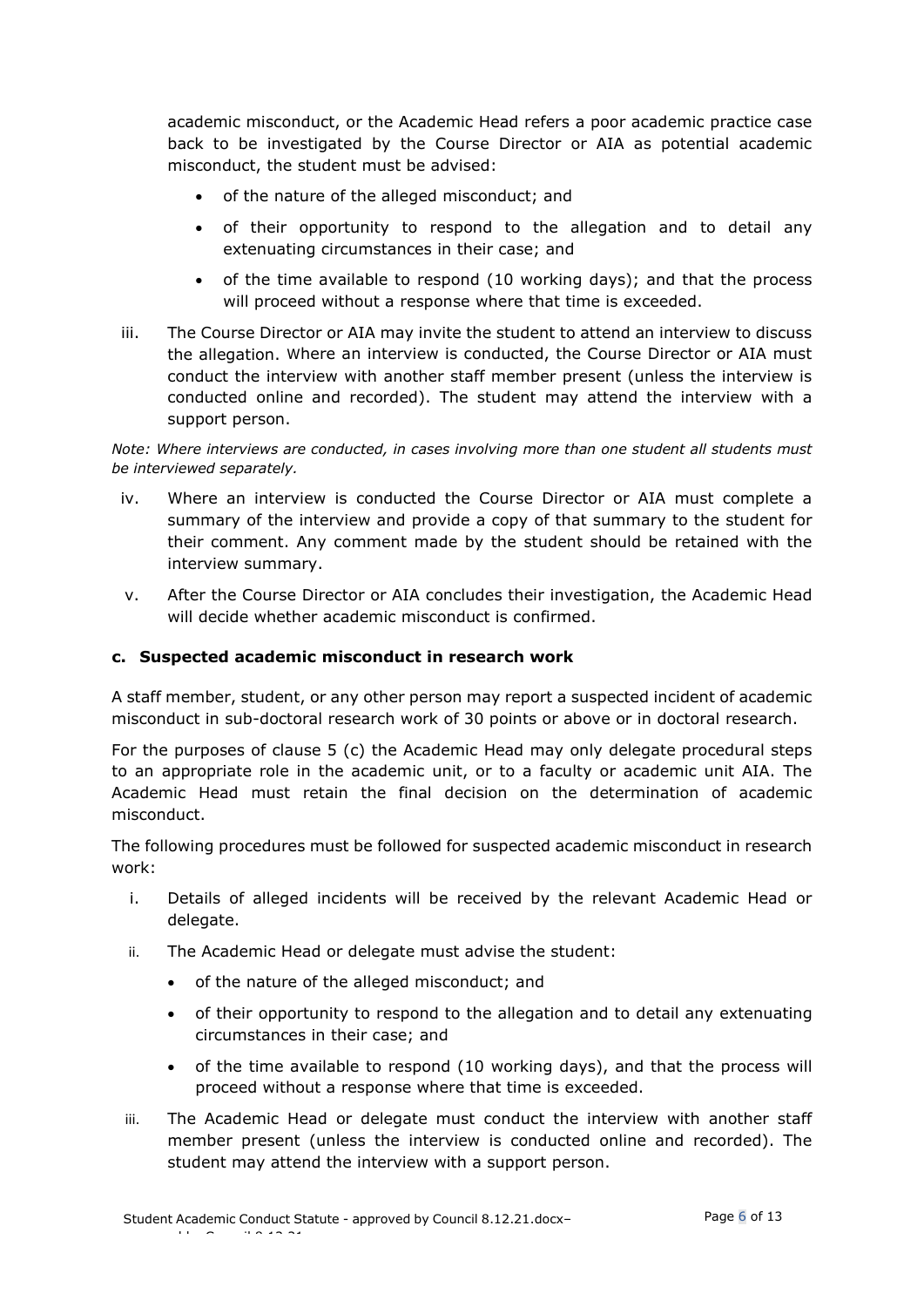*Note: Where interviews are conducted in cases involving more than one student all students must be interviewed separately.* 

- iv. The Academic Head or delegate must record a summary of the interview and provide a copy of that summary to the student for their comment. Any comment made by the student should be recorded with the interview summary.
- v. After the investigation is concluded the Academic Head will decide whether academic misconduct is confirmed.

#### <span id="page-6-0"></span>**d. Confirmed academic misconduct in coursework, tests or research work**

If academic misconduct in coursework, a test, or research work is confirmed the Academic Head must:

- i. Determine whether it is major or minor academic misconduct (see 4 (iii)); and
- ii. In the case of minor academic misconduct only, decide on the appropriate penalty.
- iii. Penalties must be approved as follows:
	- The Associate Dean (Academic) must approve any penalty for minor academic misconduct in coursework (including research components of less than 30 points).
	- The Associate Dean (Postgraduate Research) (or appropriate role in the faculty or Large-Scale Research Institute) must approve any penalty for minor academic misconduct in sub-doctoral research work of 30 points or above.
	- The Dean of Graduate Studies must approve any penalty for minor academic misconduct in doctoral research.
- iv. If the relevant party in (iii) cannot confirm:
	- that the appropriate process was followed; and
	- that the penalty is appropriate (taking into account all the circumstances)

the case must be referred back to the Academic Head for reconsideration. In the case of a dispute the final decision on the outcome of the incident and/or the penalty rests with the relevant party as listed in (iii).

- v. Referrals to Discipline Committee via the Provost must be approved as follows:
	- The Associate Dean (Academic) must approve referral for major academic misconduct in undergraduate or postgraduate taught courses (including research components of less than 30 points).
	- The Associate Dean (Postgraduate Research) (or appropriate role in the faculty or Large-Scale Research Institute) must approve referral for major academic misconduct in sub-doctoral research components of 30 points or above
	- The Dean of Graduate Studies must approve referral for major academic misconduct in doctoral research.
- vi. If the relevant party in (v) cannot confirm:
	- that the appropriate process was followed; and
	- that the referral to Discipline Committee is appropriate (taking into account all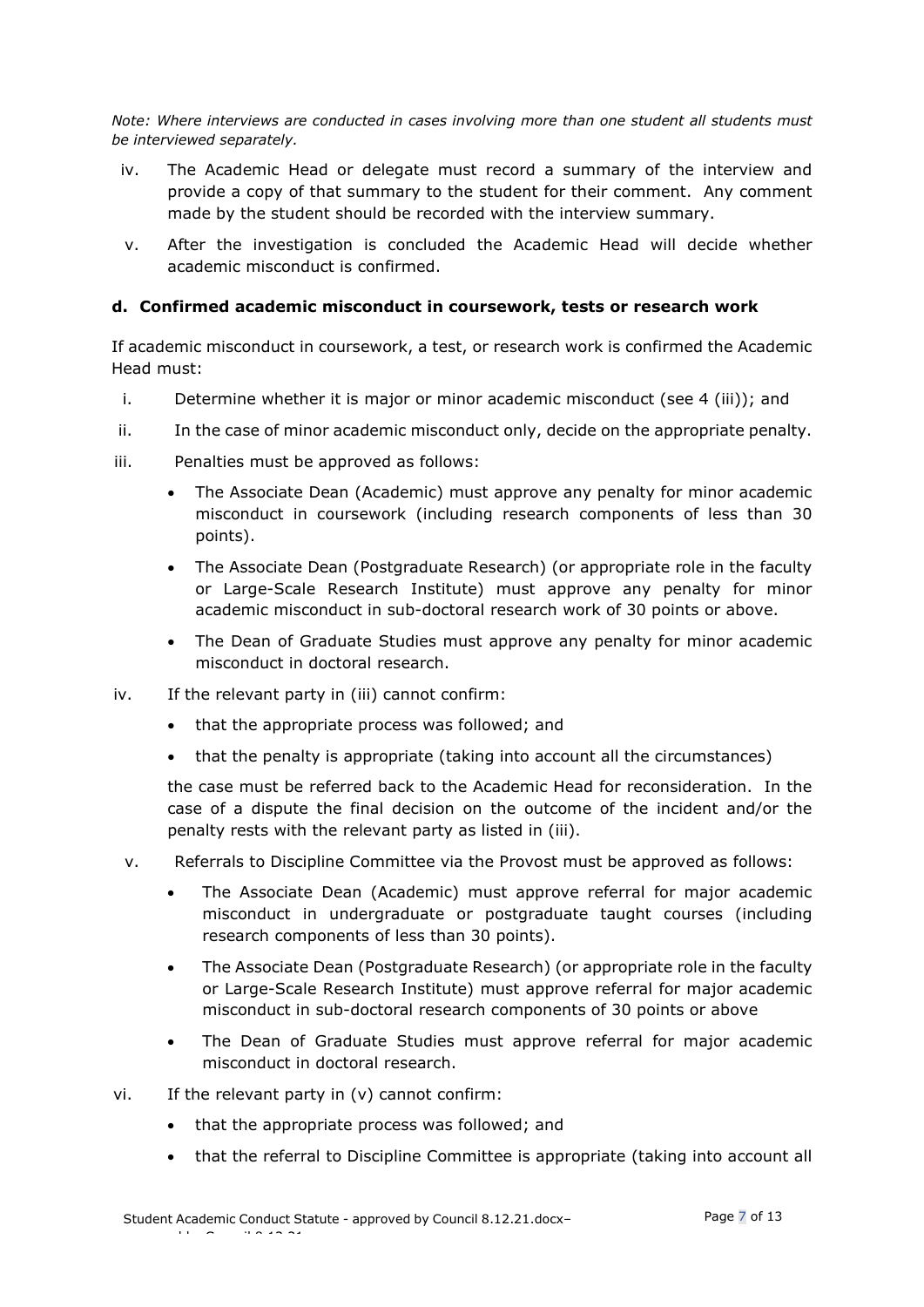the circumstances),

the case must be referred back to the Academic Head for reconsideration. In the case of a dispute the final decision on the outcome of the incident and/or the penalty rests with the relevant party as listed in (v).

- vii. For referred major academic misconduct cases the Provost will decide whether to send the matter to Discipline Committee or to refer it back to the Associate Dean (Academic), the Associate Dean (Postgraduate Research) or the Dean of Graduate Studies (as appropriate).
- viii. When the Provost refers the matter back as in (vii), the incident is reclassified as minor academic misconduct and the Associate Dean (Academic), or the Associate Dean (Postgraduate Research) or the Dean of Graduate Studies (as appropriate) makes a decision on the penalty to be imposed.

#### <span id="page-7-0"></span>**e. Doctoral examinations**

i. Where academic misconduct is confirmed during a doctoral examination, the Academic Head will provide the Examination Committee with the details of any material contained within the thesis that constitutes academic misconduct. To avoid doubt: this material is provided for the purposes of facilitating statutory assessments in relation to the criteria for the award of the degree and not for any punitive or disciplinary purpose.

# <span id="page-7-1"></span>**6. Procedures for academic misconduct in examinations**

#### <span id="page-7-2"></span>**a. Suspected academic misconduct identified during the examination**

For suspected incidents of academic misconduct identified during in-person examinations conducted on campus the following procedures must be followed:

- i. The examination must be allowed to continue.
- ii. The examination invigilator must record and submit the details of the suspected incident on the prescribed form or system.
- iii. The student will be interviewed by a staff member of the Assessment Services Office directly after the examination in which the suspected incident occurred. The student concerned must be informed of the details of the suspected incident and invited at that time to submit a written statement.
- iv. Where a suspected offence occurring in one examination involves more than one student, all students must be interviewed separately.
- v. Where appropriate, the examiner will be asked to provide a report on the significance of the suspected incident of academic misconduct. Where such a report is provided, the student must be sent a copy of the report and be given an opportunity to make a further written statement in response.
- vi. The procedure then follows that outlined in clause 6 (c).

For suspected incidents of academic misconduct identified during remote online examinations, the following procedures must be followed: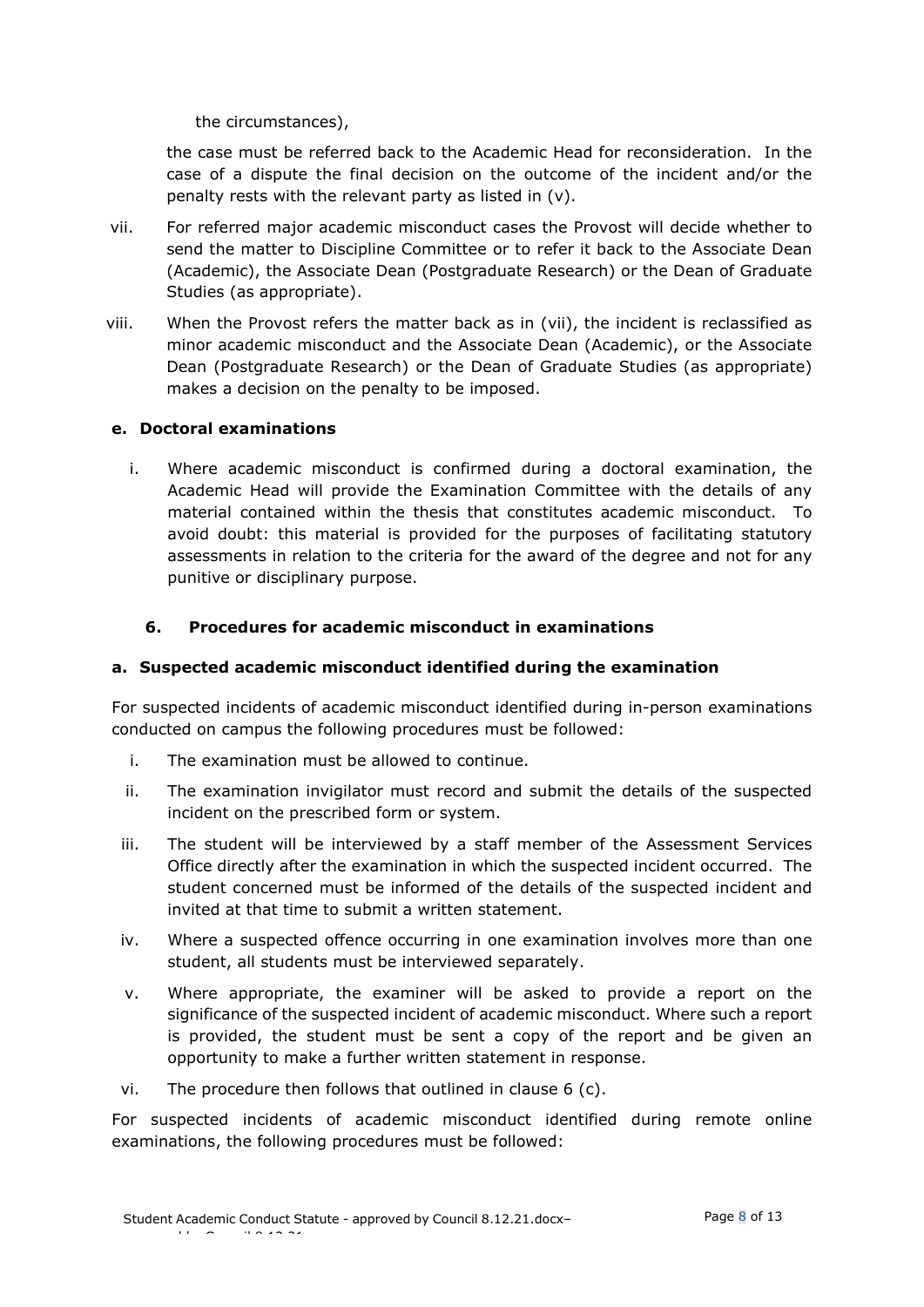- i. The examination must be allowed to continue.
- ii. Where a remote, online examination has in-person invigilation the invigilator must record and submit the details of any suspected incident on the prescribed form or system.
- iii. The examiner may be asked to provide a report on the significance of the suspected academic misconduct.
- iv. The procedure then follows that outlined in clause 6 (c).

## <span id="page-8-0"></span>**b. Suspected incidents of academic misconduct after the examination**

Suspected incidents of academic misconduct may be identified after the examination at the time of marking, or when recordings captured by digital invigilation software are reviewed.

The following procedures must be followed:

- i. The Assessment Services Office staff member who is reviewing information captured by digital invigilation software after the examination has been completed must record and submit details of the suspected academic misconduct on the prescribed form or system. The examiner may be asked to provide a report on the significance of the suspected academic misconduct.
- ii. The member of staff who is marking the examination paper must submit the details of the suspected academic misconduct to the Assessment Services Office, including a comment on its significance.

*Note: Where a suspected incident is identified at the time of marking and the examination was conducted using digital invigilation, the relevant recording may be reviewed to assist in the determination of an academic integrity breach.*

#### **c***.* **Determination of conduct**

- i. The student will be provided with a copy of the details of the incident and asked to submit a response. After a reasonable time (but no less than five working days) if the student has not responded, the process will proceed without the student's input.
- ii. The Assessment Services Manager (or delegate) will review the evidence and decide whether academic misconduct has occurred.
- iii. When there is sufficient evidence (supported by the Examiner's report, where provided) the Assessment Services Manager (or delegate) must:
	- Determine whether it is Category 1 academic misconduct in examinations, or Category 2 academic misconduct in examinations, and
	- In the case of Category 1 academic misconduct in examinations only, decide on the appropriate penalty.
- iv. Academic misconduct in examinations is determined to be Category 1 or Category 2 based on the severity of the incident. Category 2 academic misconduct incidents are high severity; Category 1 incidents are medium to low severity. Relevant factors for determining whether academic misconduct in examinations are Category 1 or Category 2 include, but are not limited to:
	- Overall impact on the academic integrity of the work;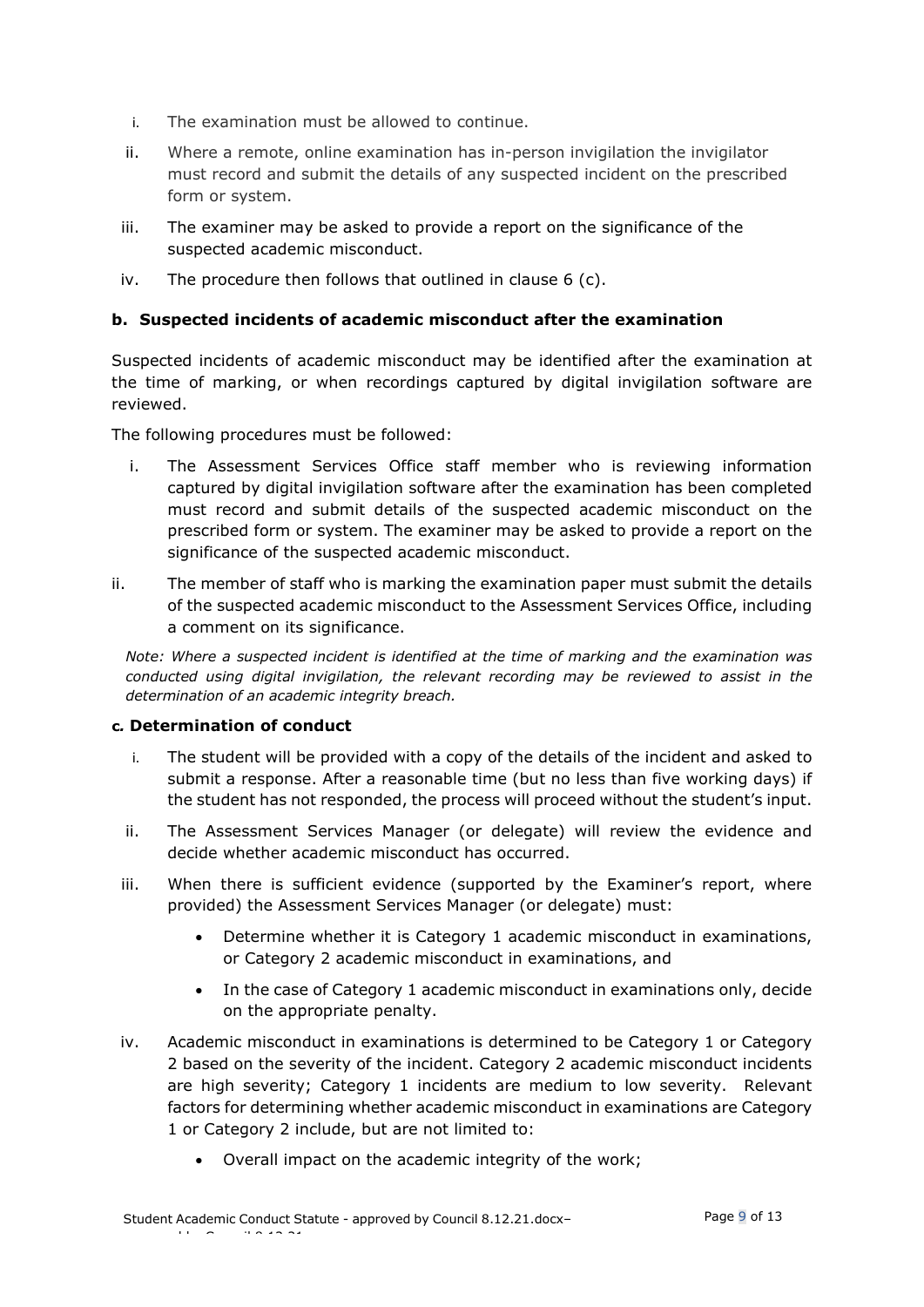- The legitimate interests of others;
- The interests and reputation of the University;
- Prior record of academic integrity breach or academic misconduct;
- Evidence the breach was the result of a deliberately dishonest act.
- v. If the Assessment Services Manager determines the offence to be Category 2 academic misconduct in examinations, the case must be referred to the Provost with a recommendation for forwarding to Discipline Committee.
- vi. The Provost reviews the documentation to determine whether the case, supported by evidence or an admission, meets the standard for academic misconduct and referral to Discipline Committee as Category 2 academic misconduct in examinations. If not, the case is referred back to the Assessment Services Manager who will resolve the case as Category I academic misconduct in examinations.
- vii. If academic misconduct is confirmed, the case is recorded in the Register.

*Notes:*

- *The Register may be consulted by the Assessment Services Manager (or delegate) for any prior record of academic integrity breach to assist in the determination of the category of an academic misconduct incident, or the determination of an appropriate penalty.*
- *Where the penalties available for the Assessment Services Manager to impose for Category 1 academic misconduct in examinations are not sufficient to adequately penalise a student for their misconduct, the misconduct should be classified as Category 2 academic misconduct in examinations. Evidence of any prior incidents of academic misconduct against the student to assist in the determination of the appropriate penalty.*

#### <span id="page-9-0"></span>**7. Penalties for academic misconduct**

The penalties for academic misconduct vary with such factors as the seriousness of the offence, previous instances of academic misconduct by the student, and extenuating circumstances.

#### <span id="page-9-1"></span>**a. Minor academic misconduct**

Academic units may impose the following penalties in cases of minor academic misconduct:

- i. Reduction of the mark for the piece of work to which the academic misconduct refers, down to and including a mark of zero; or not marking the piece of work, thus giving it a mark of zero.
- ii. Reduction of the student's final grade for the course by up to three grade steps.
- iii. An oral or written reprimand.

#### <span id="page-9-2"></span>**b. Category 1 academic misconduct in examinations**

<span id="page-9-3"></span>The Assessment Services Manager (or delegate) may impose the following penalties in cases of Category 1 academic misconduct in examinations: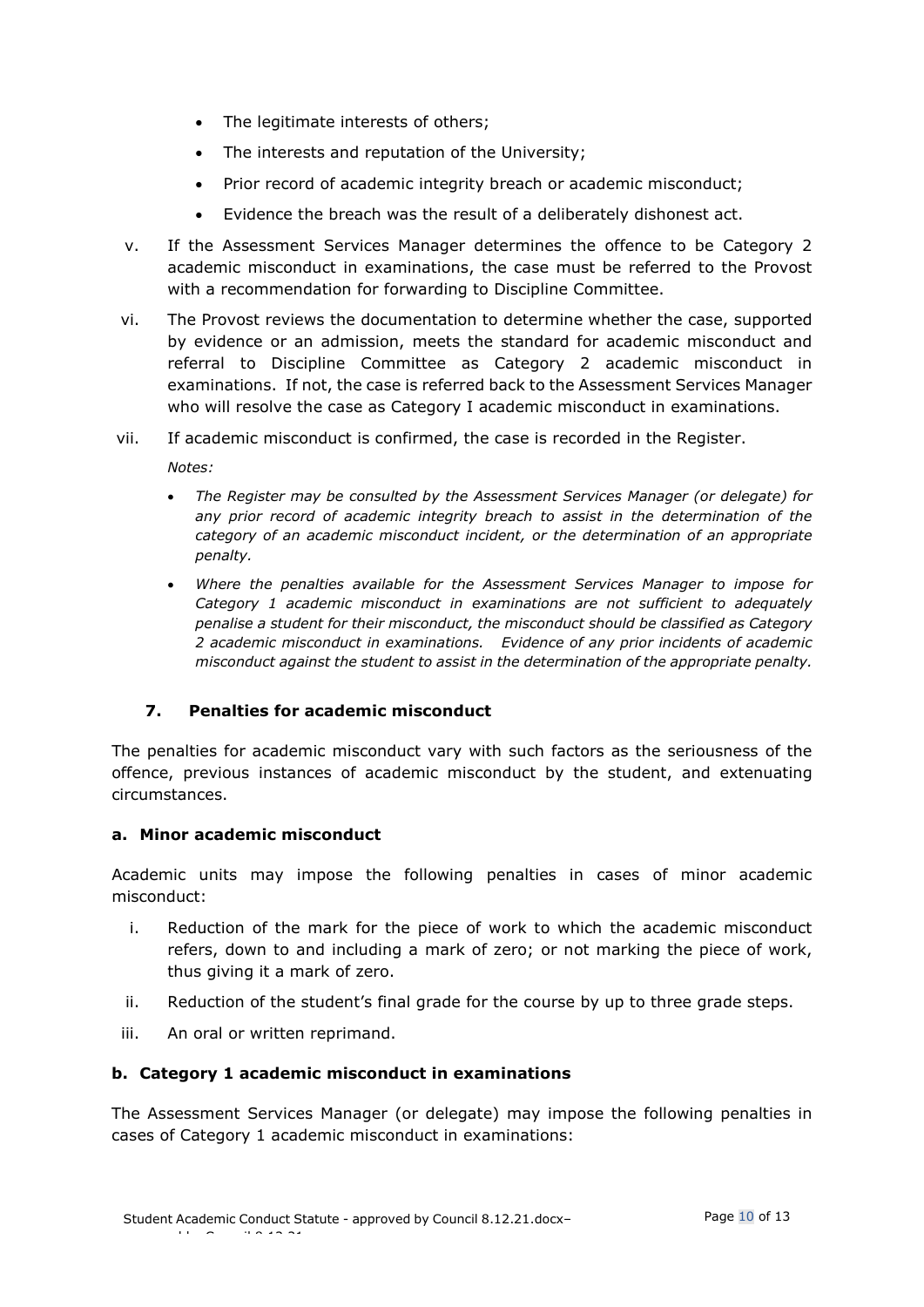- a. Reduction of the mark for the examination, down to and including a mark of zero; or not marking the examination, thus giving it a mark of zero.
- b. Reduction of the student's final grade for the course by up to three grade steps.
- c. An oral or written reprimand.

# <span id="page-10-0"></span>**c. Major academic misconduct and Category 2 academic misconduct in examinations**

Discipline Committee may impose the penalties listed below in confirmed cases of major academic misconduct and in cases of academic misconduct in examinations:

- i. Reduction of the grade for the piece of work to which the academic misconduct refers, down to and including a grade of zero, or not marking the piece of work, thus giving it a grade of zero.
- ii. Reduction of the student's grade for the course, down to and including a grade of 'Fail'.
- iii. An oral or written reprimand.
- iv. A fine not exceeding \$1,000.
- v. Suspend attendance at the University for a period to be determined.
- <span id="page-10-1"></span>vi. Cancel enrolment, i.e., expulsion from the University.

#### **8. Right of review**

Penalties imposed under this Statute may only be reviewed as specified below.

When seeking a review, a student must clearly indicate the reason/s the review is being sought, and in particular whether the student seeks review of:

- i. The decision to find the student guilty of the offence; or
- ii. The penalty imposed on the student; or
- iii. Both the decision and the penalty imposed.

The student must provide sufficient details to support their reason for seeking review.

# <span id="page-10-2"></span>**a. Reviewing decisions/penalties imposed by the Assessment Services Manager**

Any student upon whom a penalty is imposed by the Assessment Services Manager may, by giving written notice to the Provost within 20 working days of the imposition of the penalty, seek a review of the decision and/or the penalty imposed. The review shall by heard by the Discipline Committee whose decision shall be final.

# <span id="page-10-3"></span>**b. Reviewing decisions/penalties imposed by academic units**

Any student upon whom a penalty is imposed by an academic unit may, by giving written notice to the Provost within 20 working days of the imposition of the penalty, seek a review of the decision and/or the penalty imposed. The review shall by heard by the Discipline Committee whose decision shall be final.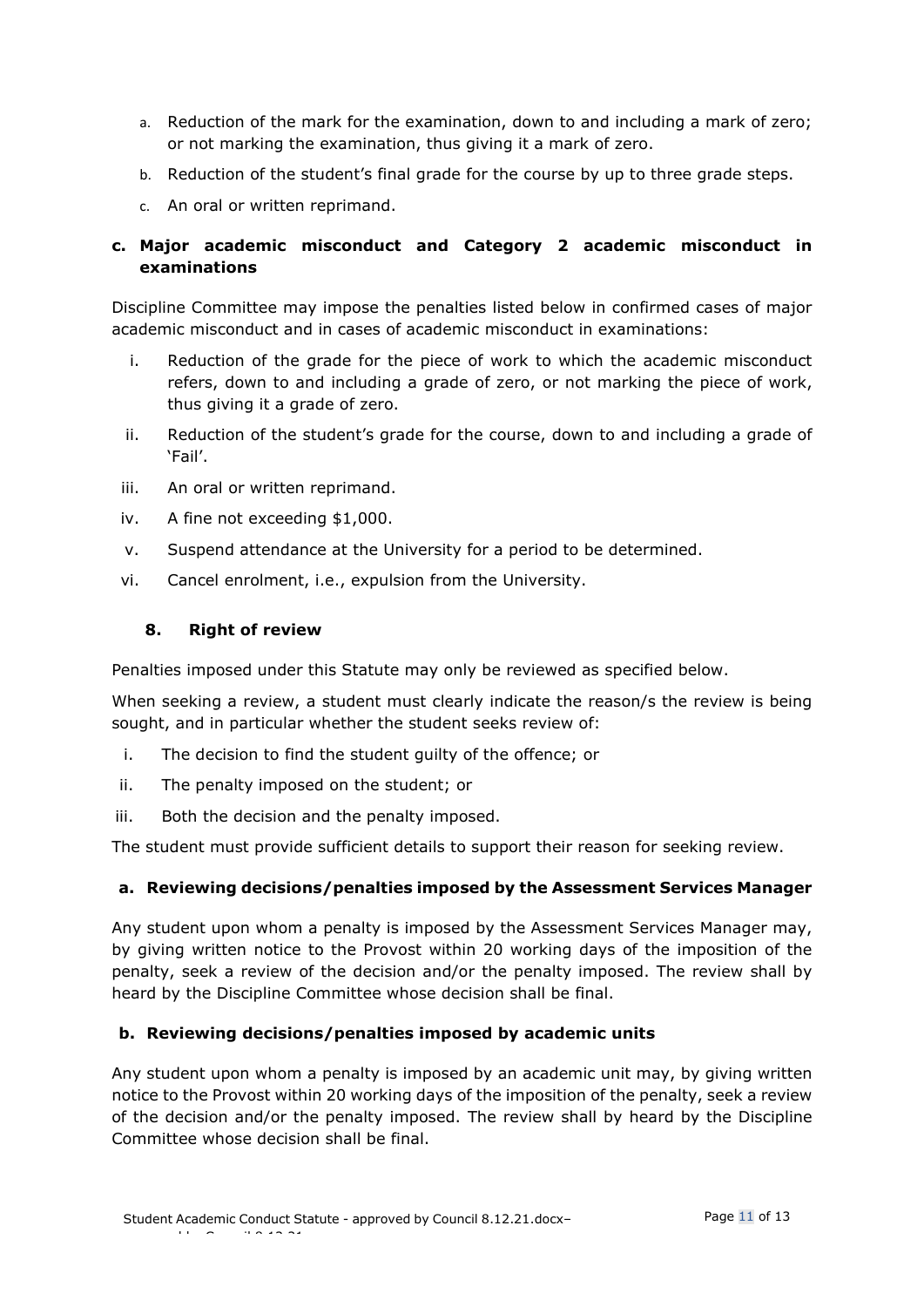# <span id="page-11-0"></span>**c. Reviewing decisions/penalties originally imposed by Discipline Committee**

Any student upon whom a penalty is imposed by the Discipline Committee may, by giving written notice to the Provost within 20 working days of the imposition of the penalty, seek a review of the decision and/or the penalty imposed. The review shall be heard by the Appeals Committee of the Council, as specified in the University's Statute for Student Discipline. The Decision of the Appeals Committee shall be final.

# <span id="page-11-1"></span>**9. Amendments to Statute**

This Statute may be reviewed, amended or replaced from time to time. This Statute comes into effect on 1 January 2022 and replaces the 2020 Statute for Student Academic Conduct.

# <span id="page-11-2"></span>**10. Definitions**

**All staff members** means any individual employed or contracted by the University on a full or part-time basis. This includes permanent, fixed-term or casual staff members.

**Academic Head** refers to the Head of a department, school or disciplinary area, or their nominee.

**Contract cheating** means the form of academic misconduct where students have academic work completed on their behalf, which they then submit for academic credit as if they had created it themselves. Contract cheating can involve the payment of a fee to a third party.

**Coursework**, for the purposes of this Statute, means assessments in taught courses (excluding examinations), including research components of less than 30 points.

**Examinations** mean summative, time-limited assessments completed in the prescribed examination period.

**Research work**, for the purposes of this Statute, means sub-doctoral research components of 30 points and above, or doctoral research.

**Waipapa Taumata Rau University of Auckland** means the University of Auckland and includes all subsidiaries.

#### <span id="page-11-3"></span>**11. Key relevant documents**

*[Student Discipline Statute](https://www.auckland.ac.nz/en/about/the-university/how-university-works/policy-and-administration/teaching-and-learning/students/statute-student-discipline.html) [Resolution of Student Academic Grievances and Complaints Statute](https://www.auckland.ac.nz/en/about/the-university/how-university-works/policy-and-administration/teaching-and-learning/students/resolution-disputes-statute.html) [Examination Regulations](https://www.calendar.auckland.ac.nz/en/genregs/examination.html) [Student Charter](https://www.auckland.ac.nz/en/students/forms-policies-and-guidelines/student-policies-and-guidelines/student-charter.html) [University Code of Conduct](https://www.auckland.ac.nz/en/on-campus/life-on-campus/code-of-conduct.html) [Assessment \(Coursework, Tests and Examination\) Policy and Procedures](https://www.auckland.ac.nz/en/about/the-university/how-university-works/policy-and-administration/teaching-and-learning/assessment.html) [Research Code of Conduct Policy](https://cdn.auckland.ac.nz/assets/central/about/the-university/how-the-university-works/policy-and-administration/code-of-conduct-research.pdf)*

*[Authorship Guidelines](https://www.auckland.ac.nz/en/about/the-university/how-university-works/policy-and-administration/teaching-and-learning/students/authorship-guidelines.html)*